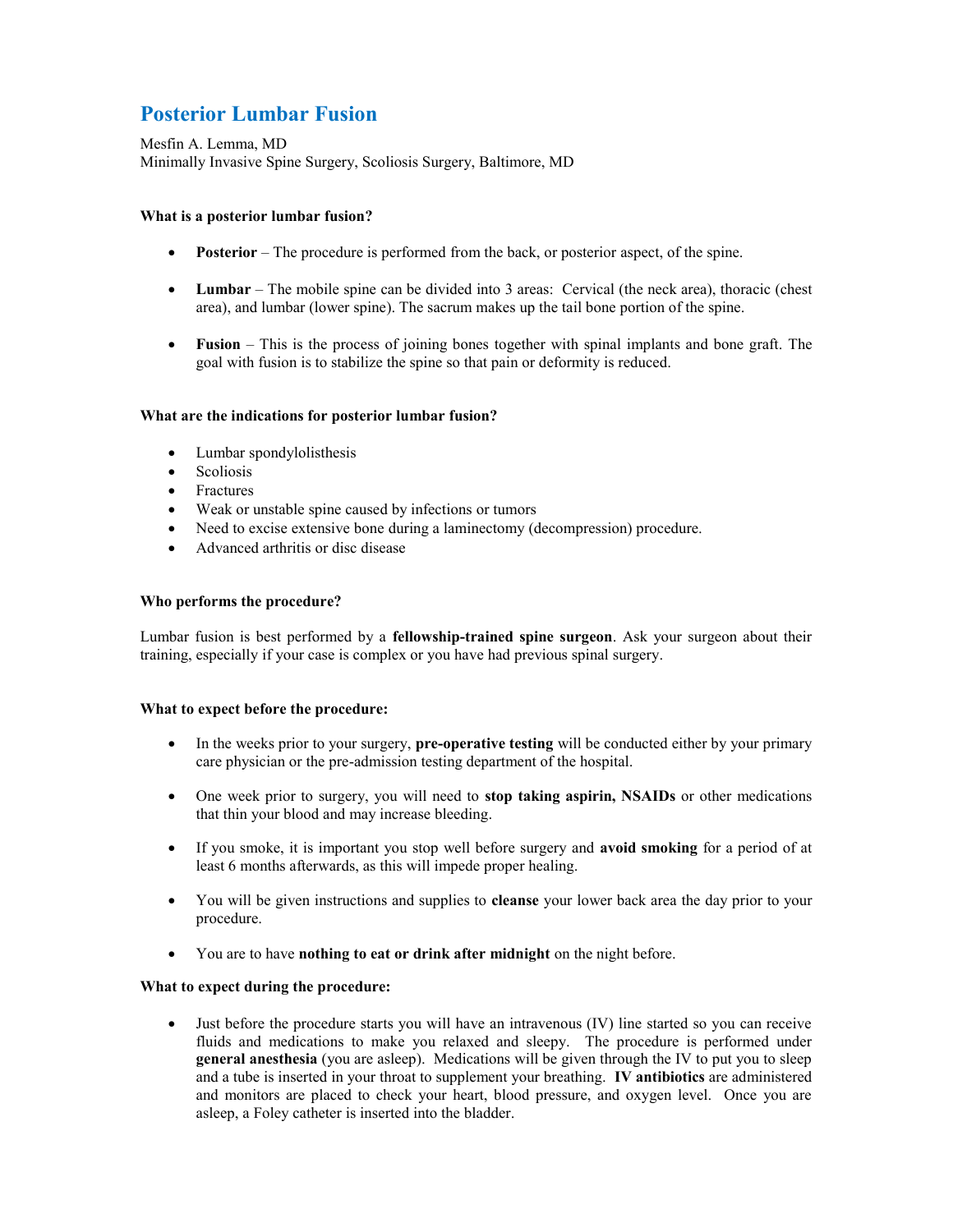The duration of the procedure depends on the specifics of the case and will differ from person to person. This is what happens once the procedure begins:

# **1. Surgical approach**

- You are positioned face down (prone) on a specialized, cushioned operating table.
- The area of your lower back where the incision will be made is cleansed with a special solution to kill the germs on the skin.
- Either a **single midline incision** or **2 separate incisions to the left and right of the midline** will be performed, depending on the specifics of your case.
- The muscles are gently dissected off of the spinal column and the surfaces of the bone are meticulously prepared to allow for the ingrowth of bone.

#### **2. Spinal instrumentation is placed**

- **Pedicle screws** are placed into each affected vertebral bone (typically 2 in each bone). The number of levels treated will depend on the specifics of your case.
- **Cutting-edge technology:** Computer-assisted image guidance is utilized to ensure proper placement of the pedicle screws. This 21<sup>st</sup> century technology allows for very accurate placement of the screws, even in cases of severe spinal deformity.
- Once the screws are placed, they are connected with a metallic rod which holds the bones in place until a boney fusion takes place.



**Pedicle screw fixation 3-D Imaging**



# **3. Bone graft placement**

- **Autograft** bone graft is obtained from the patient at the time of surgery. This may be obtained from the surgical area if a decompression is also being performed or can be obtained from the pelvis area (iliac crest). **Allograft** bone is derived from a cadaveric donor. Dr. Lemma will discuss the best bone graft option for your particular case.
- The bone graft is laid on either side of the spine to allow one vertebral body to fuse to the next.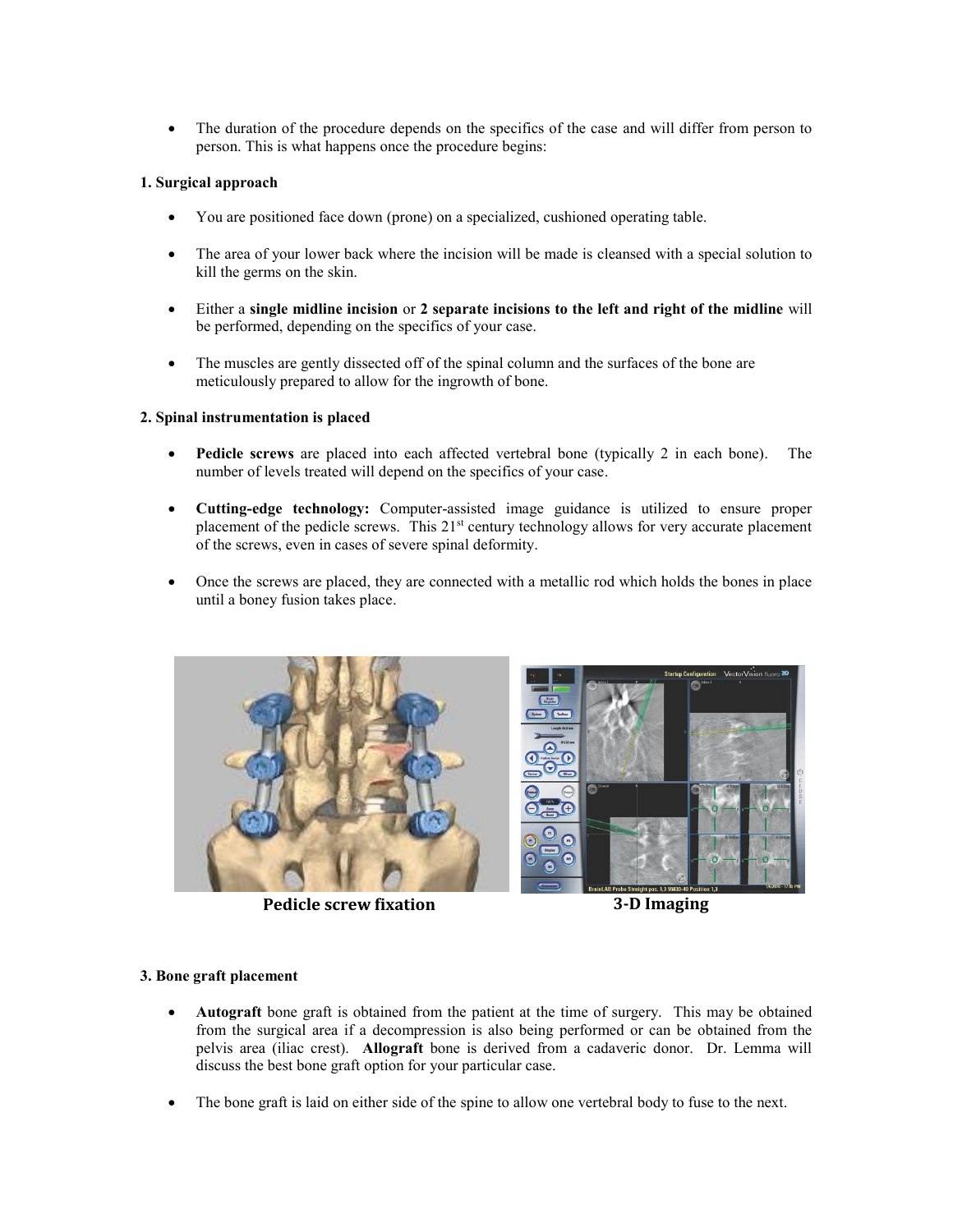# **4. Closure**

- A drain is placed and the incision is closed. Skin staples are used to close the skin.
- Dressing is applied over the incision and you are then taken to the recovery area.

## **What to expect after the procedure:**

- **The number of days in the hospital varies** based on a patient's age, medical problems and the specifics of the surgery. Some patients may benefit from additional time in an in-patient rehabilitation ward.
- In the recovery area, you will be observed until you recover from the anesthesia, then transferred to the floor.
- You will be encouraged to get out of bed and move around as soon as you are able to. A back brace may be prescribed.
- You will be started on a blood thinner the day following your surgery to reduce the risk of a blood clot in your legs.
- Pain pills on an empty stomach may result in nausea, so initially IV pain medications are selfadministered through a PCA, or **patient-controlled analgesia**.
- IV fluids will be continued until you can drink fluids well by mouth.
- Once you are able to drink normally, your diet will be advanced to your **normal diet** and you will be switched to pain pills.
- **Physical therapy and occupational therapy** will see you prior to your discharge from the hospital to make sure you are comfortable walking, escalating stairs and performing other activities of daily living.

#### **Recovery and rehabilitation at home:**

- Keep in mind, everybody is different, and therefore the amount of time it takes to return to normal activities is different for each individual.
- Patients are encouraged to **walk as much as possible** but to **avoid lifting or bending** early on. Discomfort should decrease a little each day, like a dimmer switch as opposed to an on-off switch.
- Most patients are able to return to most activities by 6 weeks, although complete recovery may take between 6 and 12 weeks. You will **not be able to drive a car for about 6 weeks**, depending on the specifics of your case.
- **Refrain for smoking**, as nicotine is a direct toxin to bone healing/fusion.
- **Do not take any NSAIDs or aspirin** as these, too, are detrimental to the fusion process.
- Signs of infection such as **swelling, redness, wound draining, or fever > 101.5<sup>o</sup>F** should be brought to our attention immediately.
- It is important to keep your incision **dry** for a period of 2 weeks to give your incision time to seal. You may sponge bath during this period.